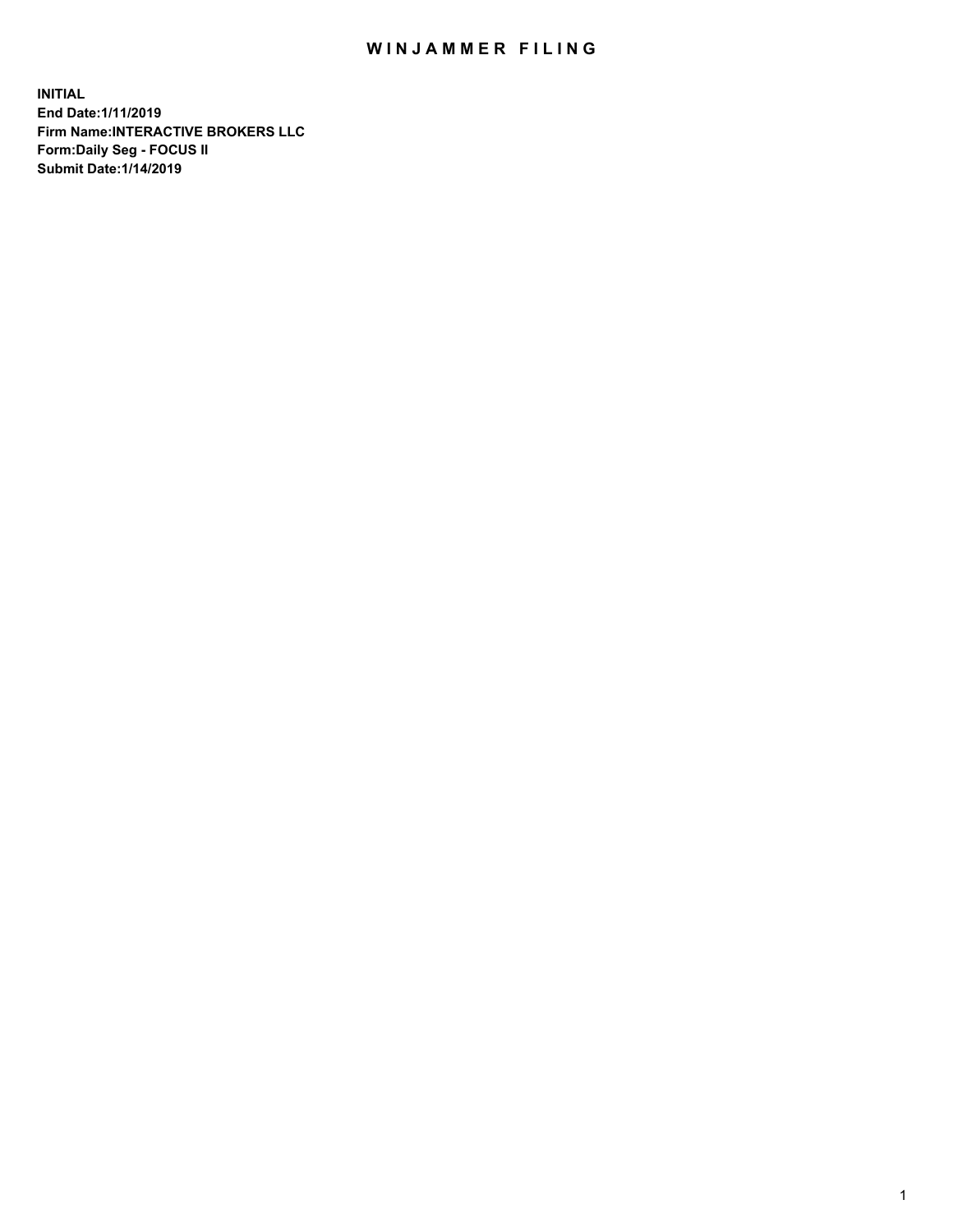**INITIAL End Date:1/11/2019 Firm Name:INTERACTIVE BROKERS LLC Form:Daily Seg - FOCUS II Submit Date:1/14/2019 Daily Segregation - Cover Page**

| Name of Company                                                                                                                                                                                                                                                                                                                | <b>INTERACTIVE BROKERS LLC</b>                                                                  |
|--------------------------------------------------------------------------------------------------------------------------------------------------------------------------------------------------------------------------------------------------------------------------------------------------------------------------------|-------------------------------------------------------------------------------------------------|
| <b>Contact Name</b>                                                                                                                                                                                                                                                                                                            | James Menicucci                                                                                 |
| <b>Contact Phone Number</b>                                                                                                                                                                                                                                                                                                    | 203-618-8085                                                                                    |
| <b>Contact Email Address</b>                                                                                                                                                                                                                                                                                                   | jmenicucci@interactivebrokers.c<br>om                                                           |
| FCM's Customer Segregated Funds Residual Interest Target (choose one):<br>a. Minimum dollar amount: ; or<br>b. Minimum percentage of customer segregated funds required:% ; or<br>c. Dollar amount range between: and; or<br>d. Percentage range of customer segregated funds required between:% and%.                         | $\overline{\mathbf{0}}$<br>$\overline{\mathbf{0}}$<br>155,000,000 245,000,000<br>0 <sub>0</sub> |
| FCM's Customer Secured Amount Funds Residual Interest Target (choose one):<br>a. Minimum dollar amount: ; or<br>b. Minimum percentage of customer secured funds required:%; or<br>c. Dollar amount range between: and; or<br>d. Percentage range of customer secured funds required between:% and%.                            | $\overline{\mathbf{0}}$<br>$\overline{\mathbf{0}}$<br>80,000,000 120,000,000<br>00              |
| FCM's Cleared Swaps Customer Collateral Residual Interest Target (choose one):<br>a. Minimum dollar amount: ; or<br>b. Minimum percentage of cleared swaps customer collateral required:% ; or<br>c. Dollar amount range between: and; or<br>d. Percentage range of cleared swaps customer collateral required between:% and%. | $\overline{\mathbf{0}}$<br>$\underline{\mathbf{0}}$<br>0 <sub>0</sub><br>0 <sub>0</sub>         |

Attach supporting documents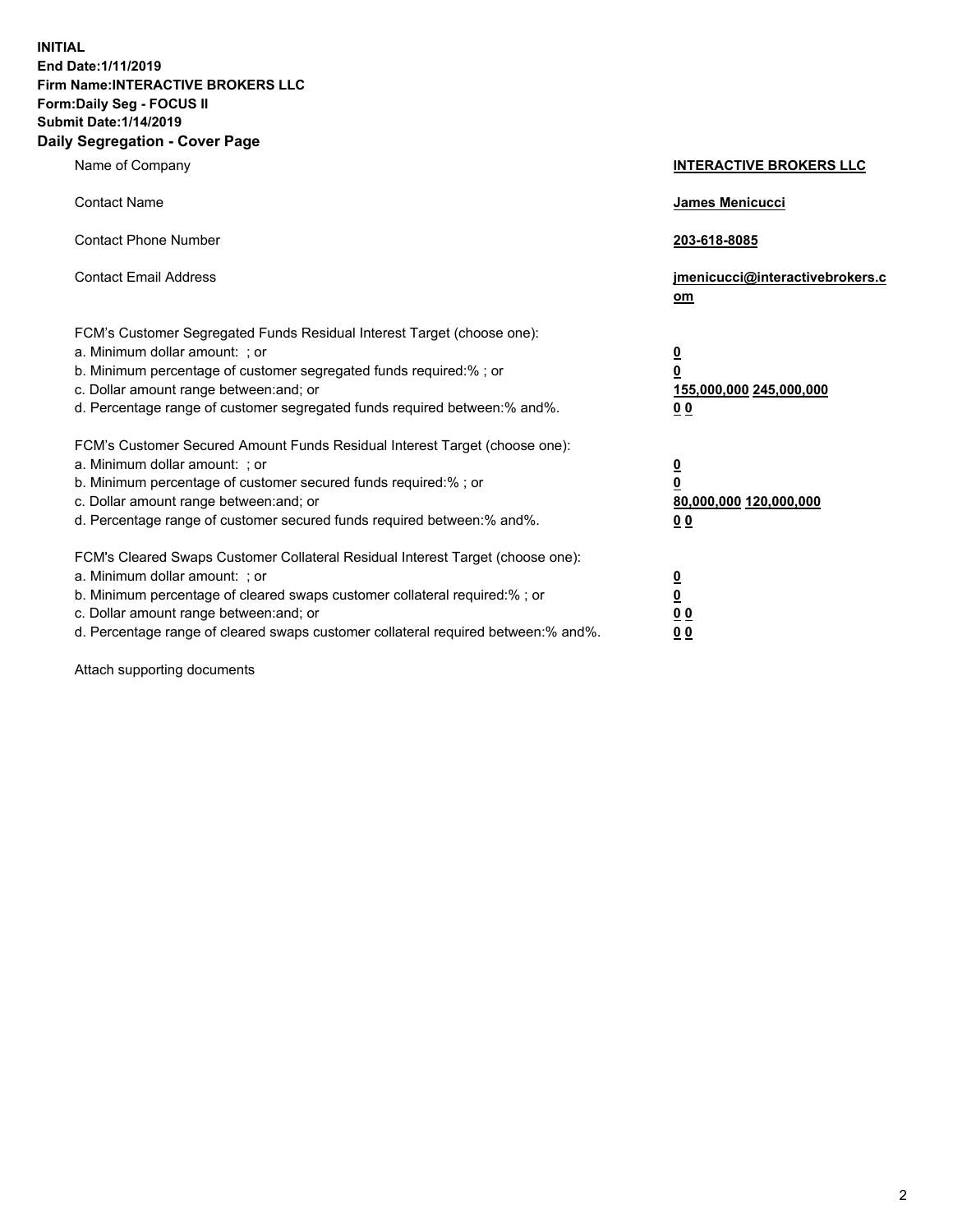## **INITIAL End Date:1/11/2019 Firm Name:INTERACTIVE BROKERS LLC Form:Daily Seg - FOCUS II Submit Date:1/14/2019 Daily Segregation - Secured Amounts**

|     | Daily Segregation - Secured Aniounts                                                                       |                                                              |
|-----|------------------------------------------------------------------------------------------------------------|--------------------------------------------------------------|
|     | Foreign Futures and Foreign Options Secured Amounts                                                        |                                                              |
|     | Amount required to be set aside pursuant to law, rule or regulation of a foreign                           | $0$ [7305]                                                   |
|     | government or a rule of a self-regulatory organization authorized thereunder                               |                                                              |
| 1.  | Net ledger balance - Foreign Futures and Foreign Option Trading - All Customers                            |                                                              |
|     | A. Cash                                                                                                    | 449,430,039 [7315]                                           |
|     | B. Securities (at market)                                                                                  | 0 [7317]                                                     |
| 2.  | Net unrealized profit (loss) in open futures contracts traded on a foreign board of trade                  | 1,387,405 [7325]                                             |
| 3.  | Exchange traded options                                                                                    |                                                              |
|     | a. Market value of open option contracts purchased on a foreign board of trade                             | 133,203 [7335]                                               |
|     | b. Market value of open contracts granted (sold) on a foreign board of trade                               | $-39,135$ [7337]                                             |
| 4.  | Net equity (deficit) (add lines 1.2. and 3.)                                                               | 450,911,512 [7345]                                           |
| 5.  | Account liquidating to a deficit and account with a debit balances - gross amount                          | 8,726 [7351]                                                 |
|     | Less: amount offset by customer owned securities                                                           | 0 [7352] 8,726 [7354]                                        |
| 6.  | Amount required to be set aside as the secured amount - Net Liquidating Equity                             | 450,920,238 [7355]                                           |
|     | Method (add lines 4 and 5)                                                                                 |                                                              |
| 7.  | Greater of amount required to be set aside pursuant to foreign jurisdiction (above) or line                | 450,920,238 [7360]                                           |
|     | 6.                                                                                                         |                                                              |
|     | FUNDS DEPOSITED IN SEPARATE REGULATION 30.7 ACCOUNTS                                                       |                                                              |
| 1.  | Cash in banks                                                                                              |                                                              |
|     | A. Banks located in the United States                                                                      | 81,134,390 [7500]                                            |
|     | B. Other banks qualified under Regulation 30.7                                                             | 0 [7520] 81,134,390 [7530]                                   |
| 2.  | Securities                                                                                                 |                                                              |
|     | A. In safekeeping with banks located in the United States                                                  | 408,274,638 [7540]                                           |
|     | B. In safekeeping with other banks qualified under Regulation 30.7                                         | 0 [7560] 408,274,638 [7570]                                  |
| 3.  | Equities with registered futures commission merchants                                                      |                                                              |
|     | A. Cash                                                                                                    | $0$ [7580]                                                   |
|     | <b>B.</b> Securities                                                                                       | $0$ [7590]                                                   |
|     | C. Unrealized gain (loss) on open futures contracts                                                        | $0$ [7600]                                                   |
|     | D. Value of long option contracts                                                                          | $0$ [7610]                                                   |
|     | E. Value of short option contracts                                                                         | 0 [7615] 0 [7620]                                            |
| 4.  | Amounts held by clearing organizations of foreign boards of trade                                          |                                                              |
|     | A. Cash                                                                                                    | $Q$ [7640]                                                   |
|     | <b>B.</b> Securities                                                                                       | $0$ [7650]                                                   |
|     | C. Amount due to (from) clearing organization - daily variation                                            | $0$ [7660]                                                   |
|     | D. Value of long option contracts                                                                          | $0$ [7670]                                                   |
|     | E. Value of short option contracts                                                                         | 0 [7675] 0 [7680]                                            |
| 5.  | Amounts held by members of foreign boards of trade                                                         |                                                              |
|     | A. Cash                                                                                                    | 115,089,291 [7700]                                           |
|     | <b>B.</b> Securities                                                                                       | $0$ [7710]                                                   |
|     | C. Unrealized gain (loss) on open futures contracts                                                        | -9,614,922 [7720]                                            |
|     | D. Value of long option contracts                                                                          | 133,203 [7730]                                               |
|     | E. Value of short option contracts                                                                         | <mark>-39,135</mark> [7735] <b><u>105,568,437</u> [7740]</b> |
| 6.  | Amounts with other depositories designated by a foreign board of trade                                     | $0$ [7760]                                                   |
| 7.  | Segregated funds on hand                                                                                   | $0$ [7765]                                                   |
| 8.  | Total funds in separate section 30.7 accounts                                                              | 594,977,465 [7770]                                           |
| 9.  | Excess (deficiency) Set Aside for Secured Amount (subtract line 7 Secured Statement<br>Page 1 from Line 8) | 144,057,227 [7380]                                           |
| 10. | Management Target Amount for Excess funds in separate section 30.7 accounts                                | 80,000,000 [7780]                                            |
| 11. | Excess (deficiency) funds in separate 30.7 accounts over (under) Management Target                         | 64,057,227 [7785]                                            |
|     |                                                                                                            |                                                              |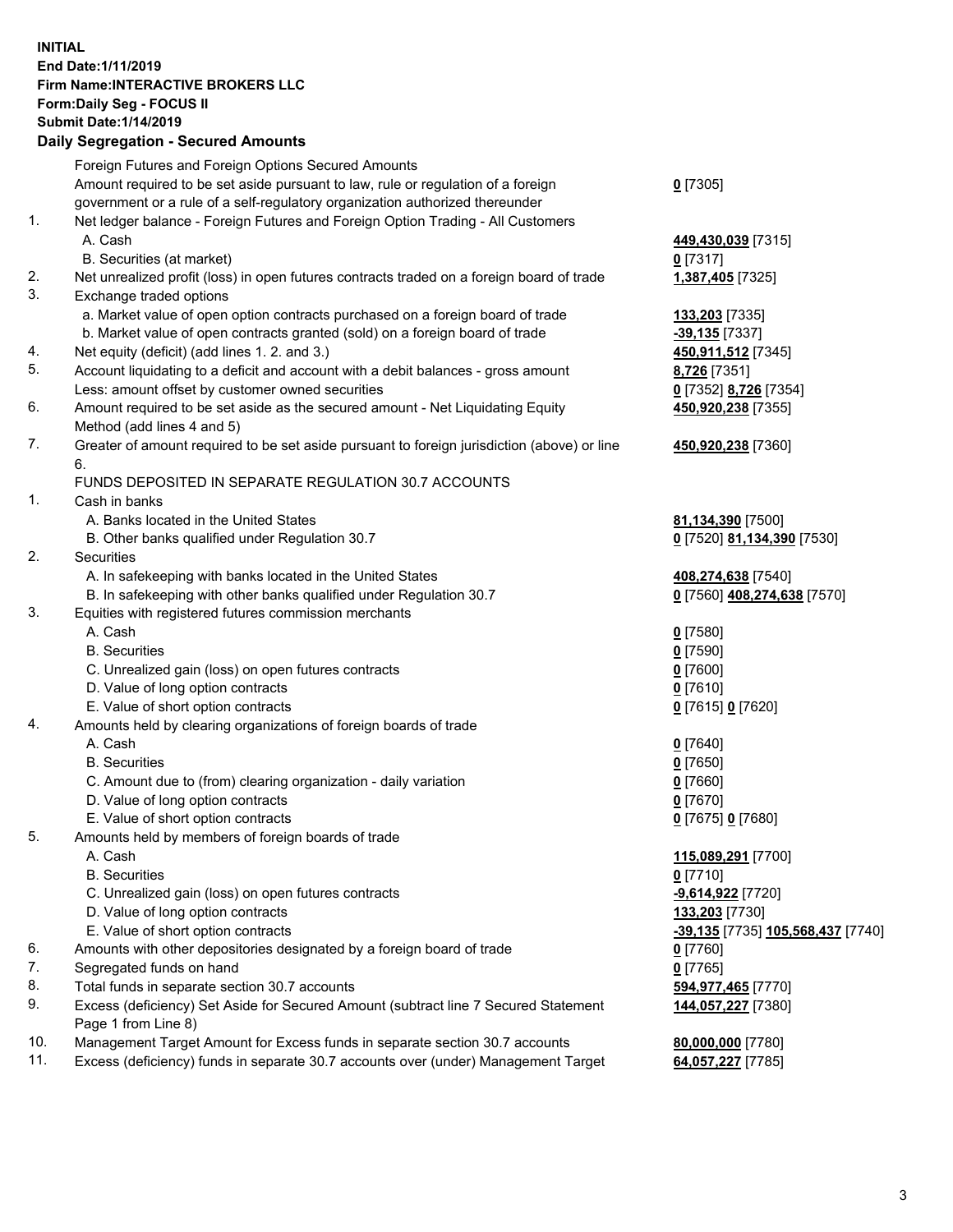**INITIAL End Date:1/11/2019 Firm Name:INTERACTIVE BROKERS LLC Form:Daily Seg - FOCUS II Submit Date:1/14/2019 Daily Segregation - Segregation Statement** SEGREGATION REQUIREMENTS(Section 4d(2) of the CEAct) 1. Net ledger balance A. Cash **3,929,859,144** [7010] B. Securities (at market) **0** [7020] 2. Net unrealized profit (loss) in open futures contracts traded on a contract market **-31,304,502** [7030] 3. Exchange traded options A. Add market value of open option contracts purchased on a contract market **344,003,195** [7032] B. Deduct market value of open option contracts granted (sold) on a contract market **-398,693,510** [7033] 4. Net equity (deficit) (add lines 1, 2 and 3) **3,843,864,327** [7040] 5. Accounts liquidating to a deficit and accounts with debit balances - gross amount **1,402,940** [7045] Less: amount offset by customer securities **0** [7047] **1,402,940** [7050] 6. Amount required to be segregated (add lines 4 and 5) **3,845,267,267** [7060] FUNDS IN SEGREGATED ACCOUNTS 7. Deposited in segregated funds bank accounts A. Cash **421,413,329** [7070] B. Securities representing investments of customers' funds (at market) **2,390,012,500** [7080] C. Securities held for particular customers or option customers in lieu of cash (at market) **0** [7090] 8. Margins on deposit with derivatives clearing organizations of contract markets A. Cash **7,467,724** [7100] B. Securities representing investments of customers' funds (at market) **1,322,761,876** [7110] C. Securities held for particular customers or option customers in lieu of cash (at market) **0** [7120] 9. Net settlement from (to) derivatives clearing organizations of contract markets **-8,083,445** [7130] 10. Exchange traded options A. Value of open long option contracts **343,839,341** [7132] B. Value of open short option contracts **-398,571,789** [7133] 11. Net equities with other FCMs A. Net liquidating equity **0** [7140] B. Securities representing investments of customers' funds (at market) **0** [7160] C. Securities held for particular customers or option customers in lieu of cash (at market) **0** [7170] 12. Segregated funds on hand **0** [7150] 13. Total amount in segregation (add lines 7 through 12) **4,078,839,536** [7180] 14. Excess (deficiency) funds in segregation (subtract line 6 from line 13) **233,572,269** [7190] 15. Management Target Amount for Excess funds in segregation **155,000,000** [7194] **78,572,269** [7198]

16. Excess (deficiency) funds in segregation over (under) Management Target Amount Excess